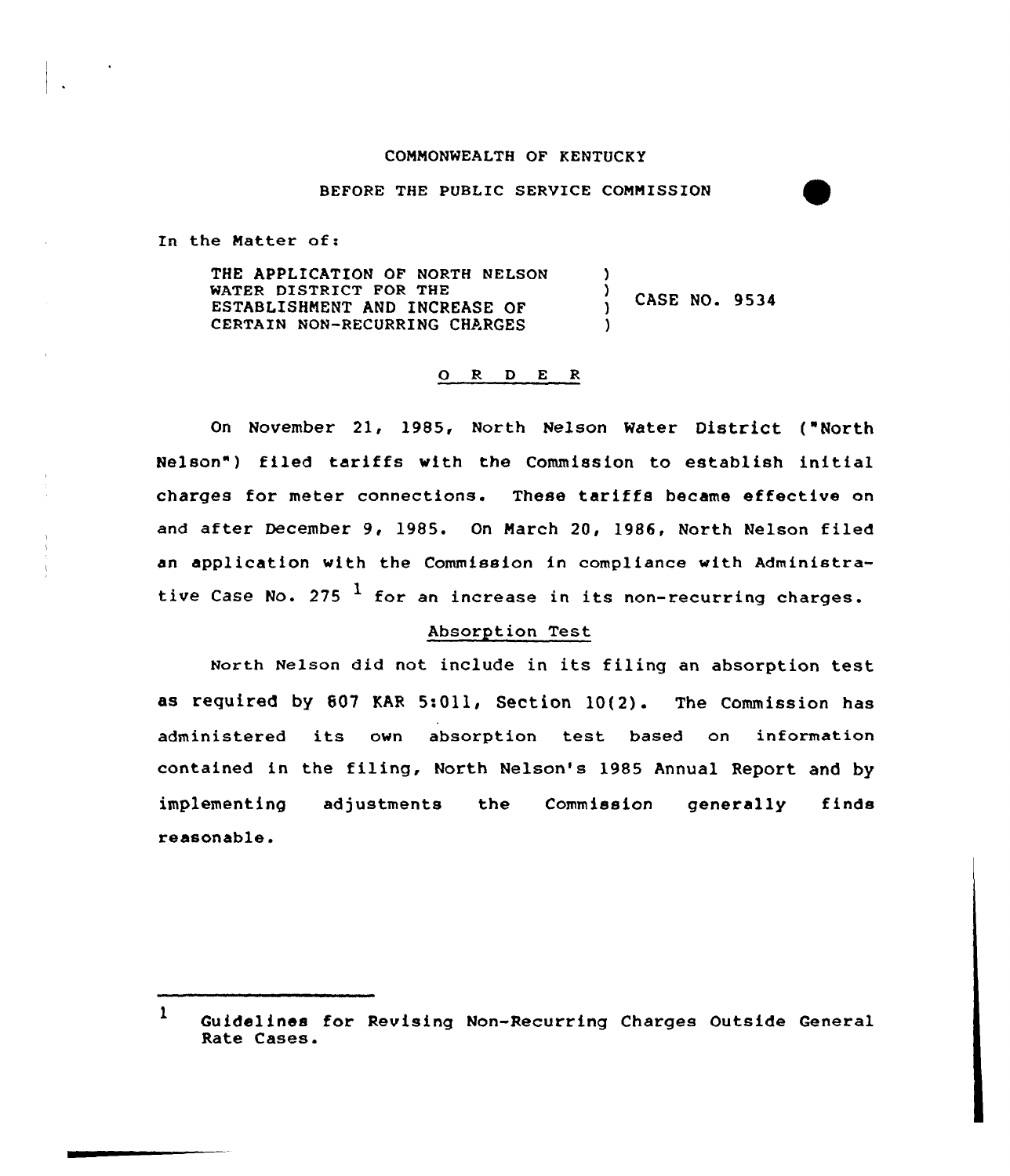The Commission determined North Nelson's annual debt service, based on a 5-year average, to be \$44,769. North Nelson's adjusted net operating income of \$5,359 plus other income of \$33,192 results in income of \$38,551 available for debt sexvice coverage ("DSC"), thus giving North Nelson a DSC of .86X for the 12-month pex'iod ending December 31, 1985. North Nelson did not file sufficient information fox the Commission to determine the amount of additional revenues that would be generated fxom the non-recurring charges; however, it is the Commission's judgment that the additional revenues would not raise the DSC substantially above the .86X.

The Commission, after consideration of the evidence of record and being advised, is of the opinion and finds that the meter connection and other non-recurring charges proposed by North Nelson are in compliance with the requirements for incxeasing non-recurring charges set out in <sup>807</sup> KAR 5:Oll(10), are in the best interest of North Nelson and the public and should be approved.

IT IS THEREFORE ORDERED that:

l. The proposed meter connection and other non-recurring charges contained in Appendix <sup>A</sup> be and they hereby are approved to be effective on and after the date of this Order.

2. Within 30 days of the date of this order, North Nelson shall file its revised tariff sheets setting out the meter connection and non-recurring charges as approved herein.

$$
-2-
$$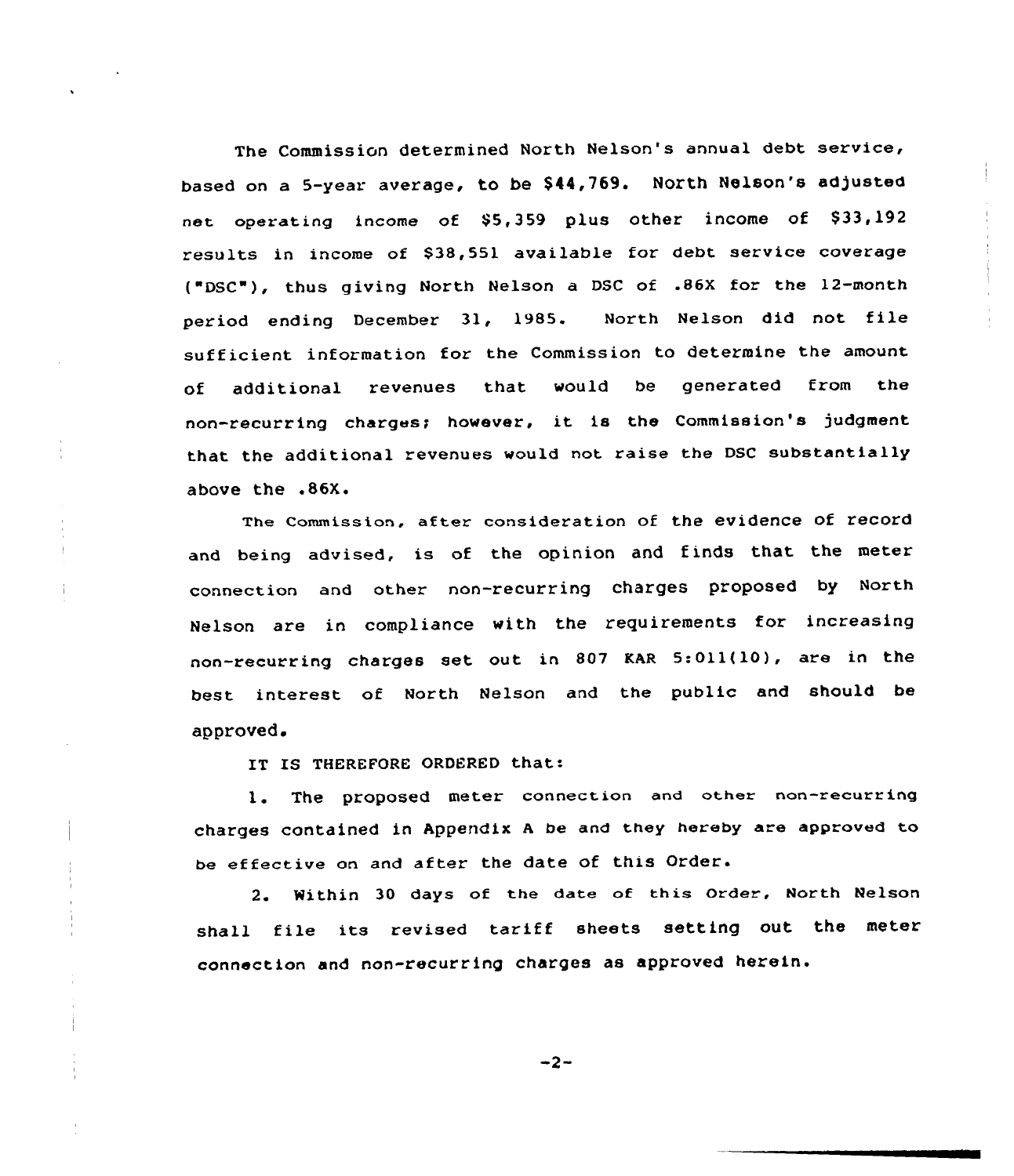Done at Frankfort, Kentucky, this 16th day of June, 1986.

PUBLIC SERVICE COMMISSION

Cahne<br>Chairman D. Warnenfts Vice Chairman

Wilema **mmissioner** 

ATTEST:

Secretary